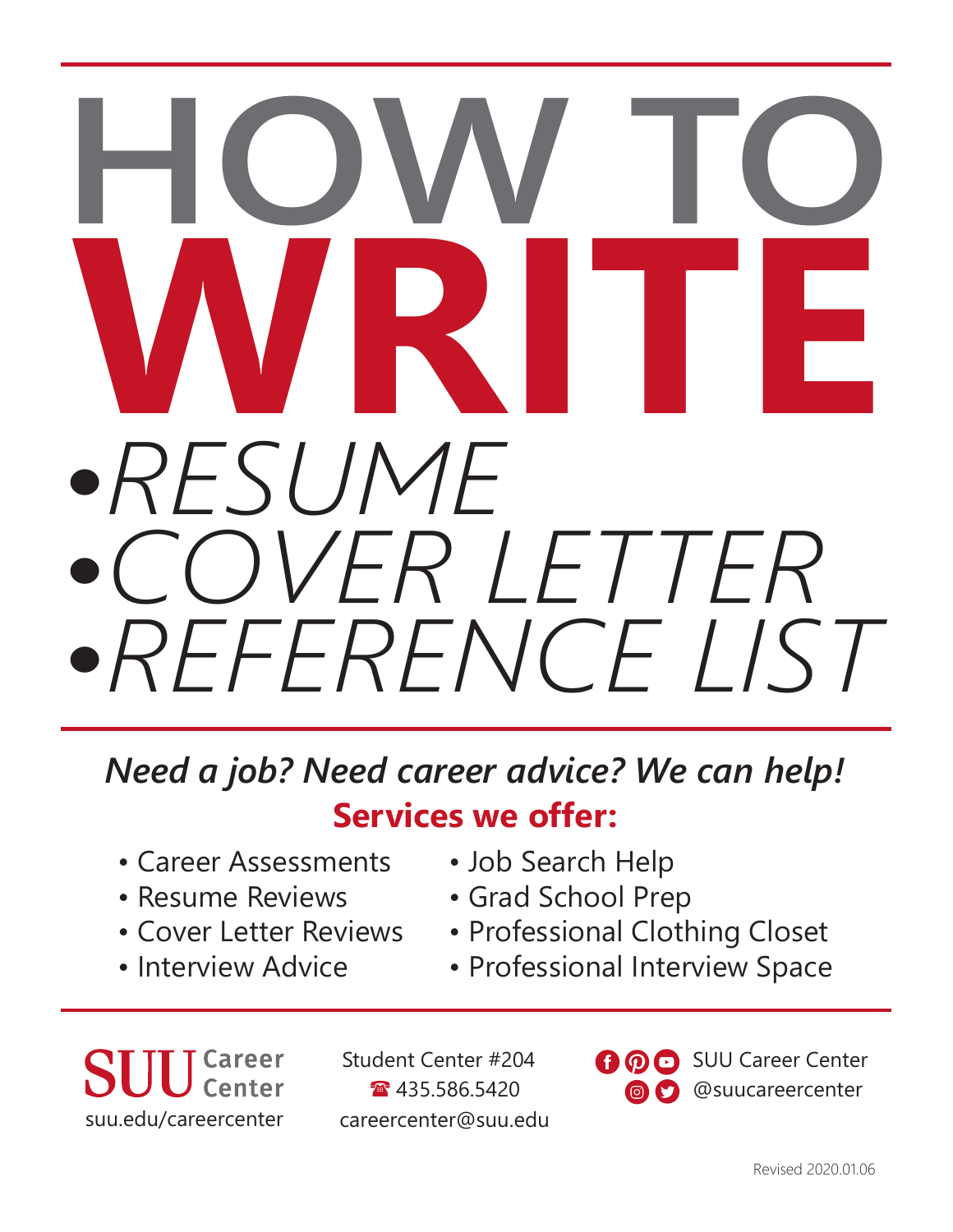# **First & Last Name**

Phone Number(s) • Email address • Personalized LinkedIn URL

## **Summary**

- Use 4-6 bullet points to highlight why you are a good fit for the job
- $\bullet$  This section should seize attention and briefly summarize your qualifications  $\&$  attributes
- Target this information directly to the keywords and qualifications in the job ad
- The first line should give you a working title related to the industry (e.g., Outdoor Recreation Expert; Experienced Actor)
- Use legible professional fonts such as Arial, Calibri, Times New Roman, Century, etc., and keep the same fonts throughout the resume
- Use 1 inch margins for all four sides (if you go smaller than 1 inch, be careful to compensate for the loss of white space)
- Be careful not to over or under represent your skills/accomplishments

## **Education**

**Degree Obtained** – Minor or concentration **Month and year of completion** 

*Name of University*, City, STATE

- Special accomplishments or achievements (i.e. GPA, Honor Society, etc.)
- Any coursework relevant to the position

## **Experience**

**Job Title,** *Company***, City, STATE <b>Dates of Employment Dates of Employment** 

- Put the most recent job/experience you have had first, then go backward from there
- Target these bullet points to the "Responsibilities  $\&$  Qualifications" section of the job ad
- Use the **PARQ** rule: Start each bullet with a **P**ower verb; state the **A**ction you took; show the **R**esults (how you made a difference, who you helped); and **Q**uantify with numbers
- Bullet points do not need to be complete sentences
- Punctuation at the end of sentences needs to be consistent (always a period or never a period)

## **Job Title 2,** *Company 2***, City, STATE <b>Dates of Employment**

- Avoid using "I" or "me" statements
- Using volunteer experience or relevant job experience, point out skills and accomplishments that are relevant to the job and indicate you are an outstanding employee
- Limit to 1 page unless you have a large amount of **relevant** information tailored to the job
- Remember, this is not just an overview document, it is a targeted marketing document

## **Other Sections**

- May include special trainings, memberships, languages, extracurricular activities, volunteer work, etc. (note that volunteer work should normally go under the "Experience" section)
- Use only as needed, and ensure the information in any added section helps your bid to get the job



**Extra Resume Help!** Scan here or visit suu.edu/careercenter/resume.html

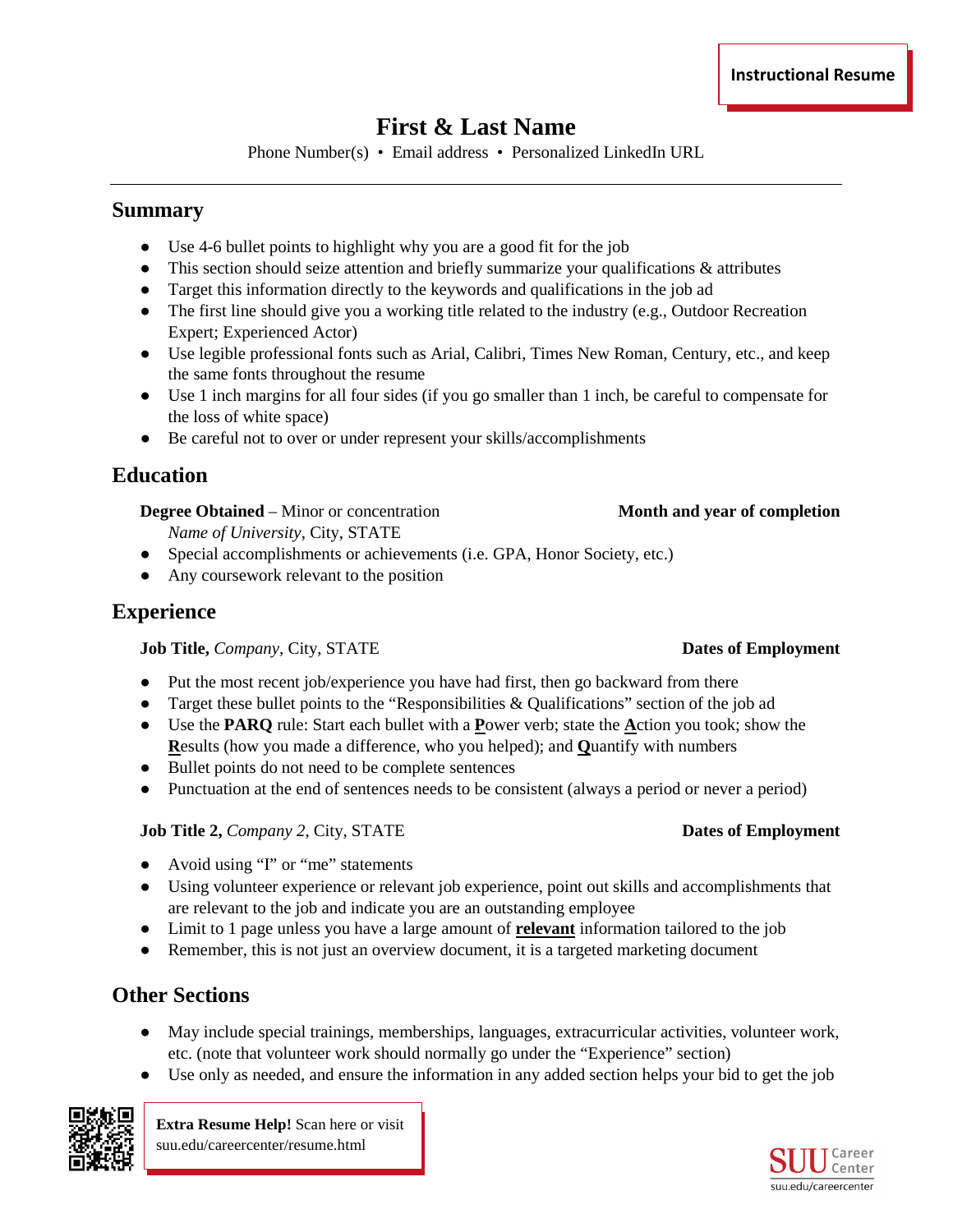## **John Doe**

Home: 444.555.9999 • Mobile: 444.666.7777 • johndoe@email.com • linkedin.com/in/johndoe

## **Summary**

- Claims Analyst expert with approximately *2 years of experience*
- *Diversified experience* with reviewing initial claims for providers, insurance agencies, and longterm care; denied claims; adjudication processes; random file reviews; and audits
- Detail-oriented with a talent for quickly pinpointing and correcting overlooked errors
- *Technologically savvy*: Claims related software (customer databases, claims processing, claims management programs), G Suite, MS Word, PowerPoint, and Outlook
- Fluent in *Spanish* and English; *skilled interpreter*

## **Education**

**B.S., Business Administration (Management)** – Minor: Information Systems **April 2022**  *Southern Utah University*, Cedar City, UT

● Completed 6 credit hours of *Spanish*: Advanced Grammar & Composition, and Accelerated Grammar, Conversation & Reading

## **Experience**

**Claims Analyst I,** *Optimum Care Insurance*, Salt Lake City, UT **January 2019 – Present**

- Reduced backlog by examining 300+ reimbursement requests on existing Long-Term Care claims
- Protected company from fraud by carefully considering, documenting, and referring each potential case for further action and review
- Regional *responsibilities increased* from 5 to 15 states due to demonstrated ability to rapidly learn the complexities of policy parameters and state requirements
- Recorded *100% on-time reporting and compliancy rating*

**Summer Internship,** *Nightingale Health System*, Salt Lake City, UT **Summer 2017 & 2018** 

- Analyzed 20+ claims per week received from private insurance carriers and Medicare to determine need for payment processing or claims investigation
- Investigated denied claims for causality by contacting over 150 patients and 10 insurance carriers
- Resubmitted claims for payment or billed patients based on investigated information
- Gained accolades from Provider Relations Supervisor: *"Robert has exhibited an outstanding grasp of claims processing and the ability to communicate effectively with patients, providers, and insurance carriers. He has indicated an avid interest in pursuing a career in claims, and I am confident he has a long, successful career ahead of him"*

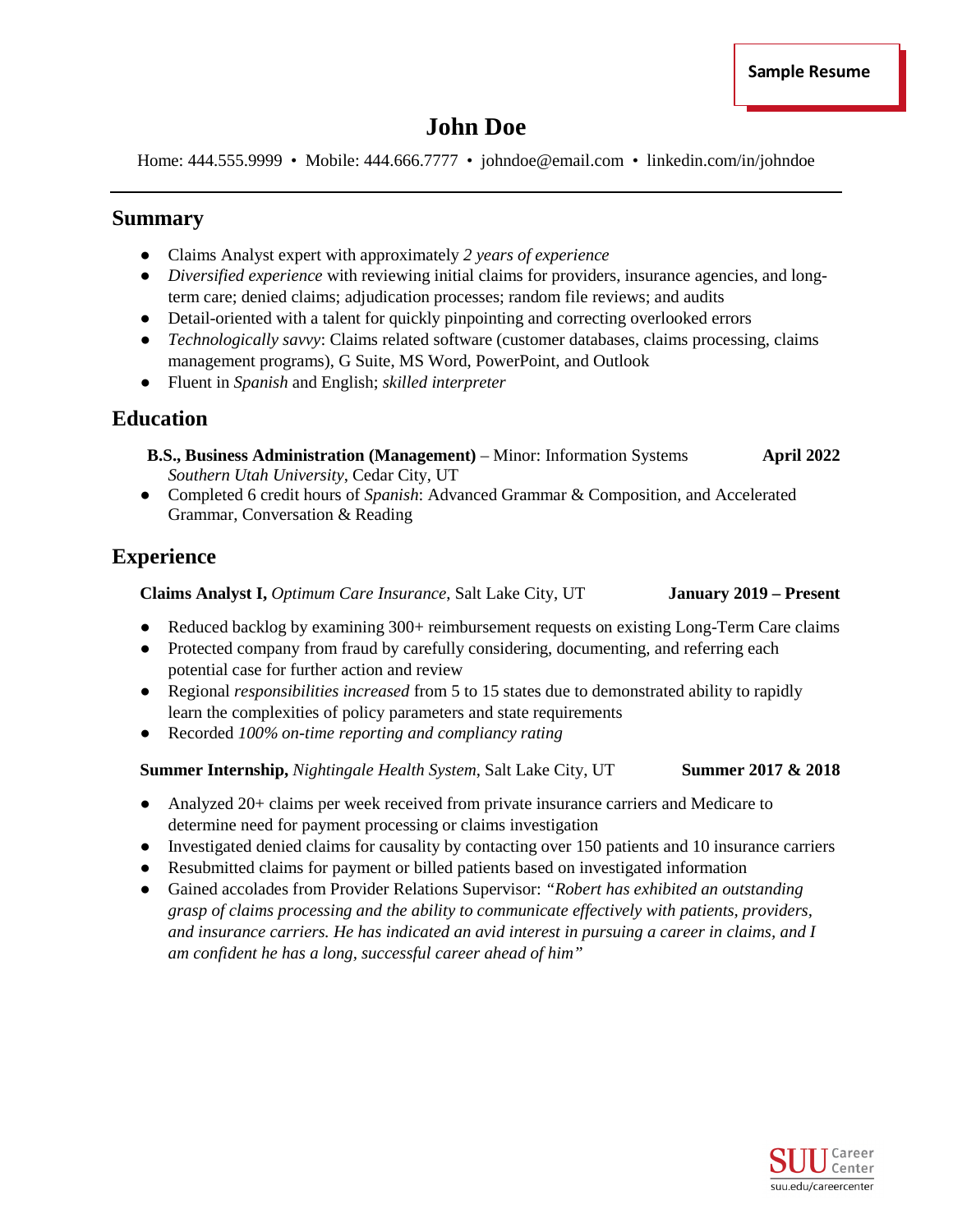## **List of Action Verbs for Resumes & Professional Profiles**

**Leadership Skills** administered analyzed appointed approved assigned attained authorized chaired considered consolidated contracted controlled converted coordinated decided delegated developed directed eliminated emphasized enforced enhanced established executed generated handled headed hired hosted improved incorporated increased initiated inspected instituted led managed merged motivated organized originated overhauled oversaw planned presided prioritized produced recommended reorganized replaced restored reviewed scheduled streamlined strengthened

**Management/**

supervised terminated

**Communication/ People Skills** addressed advertised arbitrated arranged articulated authored clarified collaborated communicated composed condensed conferred consulted contacted conveyed convinced corresponded debated defined described developed directed discussed drafted edited elicited enlisted explained expressed formulated furnished incorporated influenced interacted interpreted interviewed involved joined judged lectured listened marketed mediated moderated negotiated observed outlined participated persuaded presented promoted

proposed publicized reconciled recruited referred reinforced reported resolved responded solicited specified spoke suggested summarized synthesized translated wrote **Research Skills** analyzed clarified collected compared conducted critiqued detected determined diagnosed evaluated examined experimented explored extracted formulated gathered identified inspected interpreted interviewed invented investigated located measured organized researched searched solved summarized surveyed systematized tested **Technical Skills**

adapted assembled built calculated

computed conserved constructed converted debugged designed determined developed engineered fabricated fortified installed maintained operated overhauled printed programmed rectified regulated remodeled repaired replaced restored solved specialized standardized studied upgraded utilized **Teaching Skills** adapted advised clarified coached

communicated conducted coordinated critiqued developed enabled encouraged evaluated explained facilitated focused guided individualized informed instilled instructed motivated persuaded set goals simulated stimulated

Source: http://career.opcd.wfu.edu/files/2011/05/Action-Verbs-for-Resumes.pdf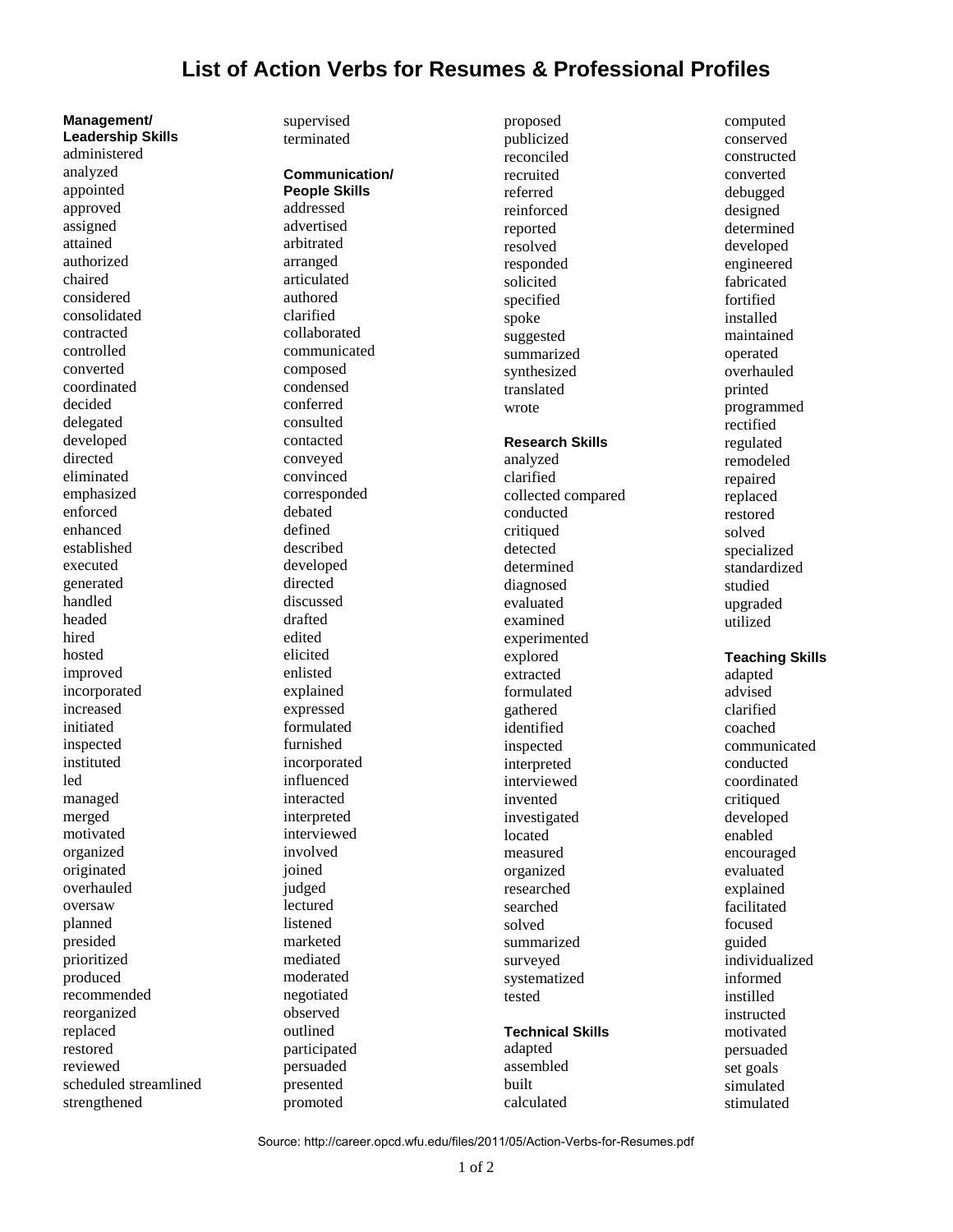## **List of Action Verbs for Resumes & Professional Profiles**

taught tested trained transmitted tutored

#### **Financial/ Data Skills**

administered adjusted allocated analyzed appraised assessed audited balanced calculated computed conserved corrected determined developed estimated forecasted managed marketed measured planned programmed projected reconciled reduced researched retrieved

creative skills acted adapted began combined conceptualized condensed created customized designed

developed directed displayed drew entertained established fashioned formulated founded illustrated initiated instituted integrated introduced invented modeled modified originated performed photographed planned revised revitalized shaped solved

#### **Helping skills**

adapted advocated aided answered arranged assessed assisted cared for clarified coached collaborated contributed cooperated counseled demonstrated diagnosed educated encouraged

ensured expedited facilitated familiarize furthered guided helped insured intervened motivated provided referred rehabilitated presented resolved simplified supplied supported volunteered

#### **Organization/ Detail Skills**

approved arranged cataloged categorized charted classified coded collected compiled corresponded distributed executed filed generated implemented incorporated inspected logged maintained monitored obtained operated ordered

organized prepared processed provided purchased recorded registered reserved responded reviewed routed scheduled screened set up submitted supplied standardized systematized updated validated verified

#### **More verbs for Accomplishments**

achieved completed expanded exceeded improved pioneered reduced (losses) resolved (issues) restored spearheaded succeeded surpassed transformed won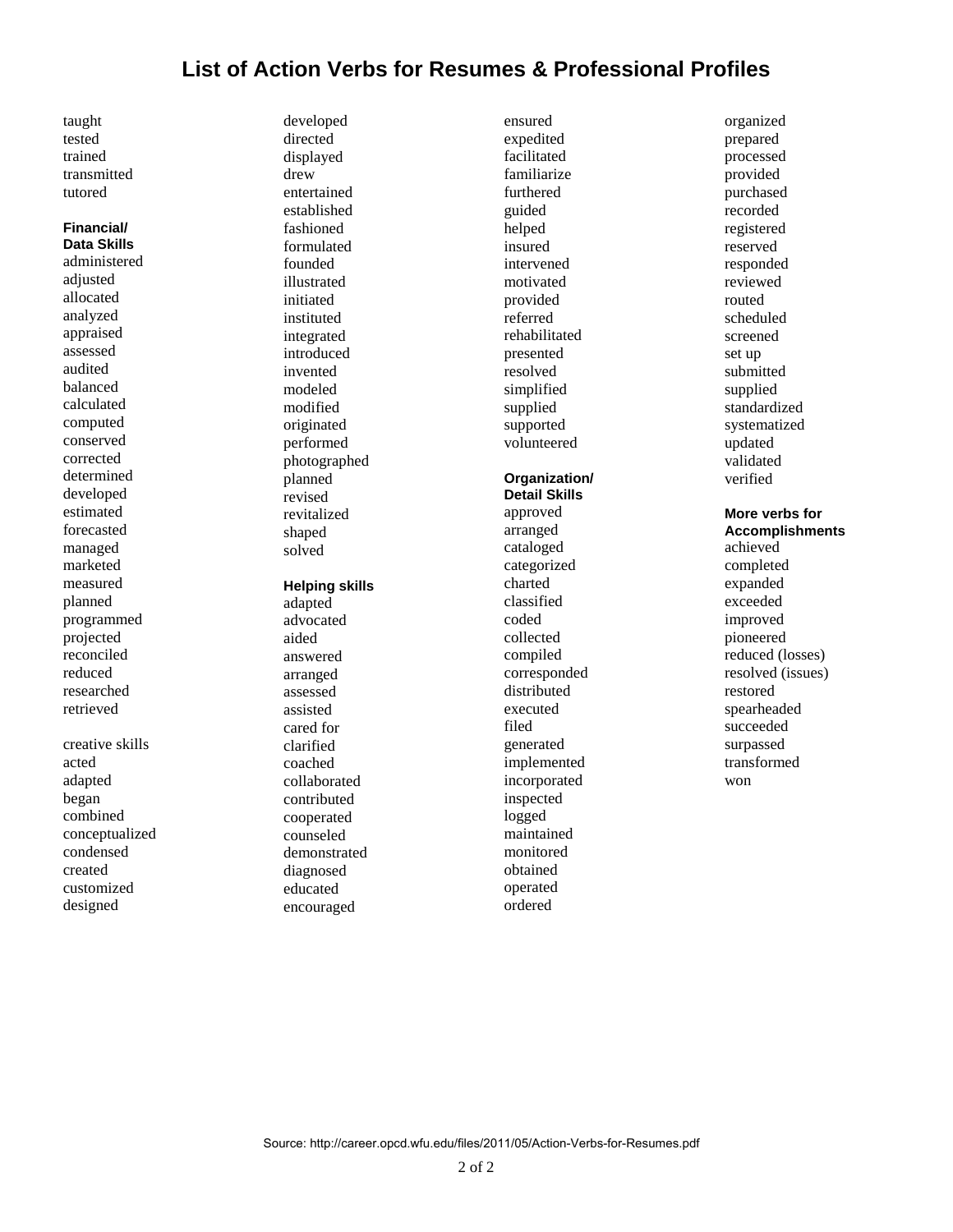## **First & Last Name**

Phone Number(s) • Email address • Personalized LinkedIn URL

 $\blacktriangledown$ 

## **References**

#### **Firstname Lastname**

Position Title *Organization* 123 Any St City, ST 84720 555.555.5555 email@email

The header on your references should exactly match the header on your resume & cover letter.

*Firstname Lastname was my \_\_\_ while I worked as \_\_\_ for \_\_\_ from YYYY to YYYY.*

#### **Firstname Lastname**

Position Title *Organization* 123 Any St City, ST 84720 555.555.5555 email@email

List only 3 references unless employer says otherwise.

*Firstname Lastname was my \_\_\_ while I worked as \_\_\_ for \_\_\_ from YYYY to YYYY.*

#### **Firstname Lastname**

Position Title *Organization* 123 Any St City, ST 84720 555.555.5555 email@email

*Firstname Lastname was my \_\_\_ while I worked as \_\_\_ for \_\_\_ from YYYY to YYYY.*

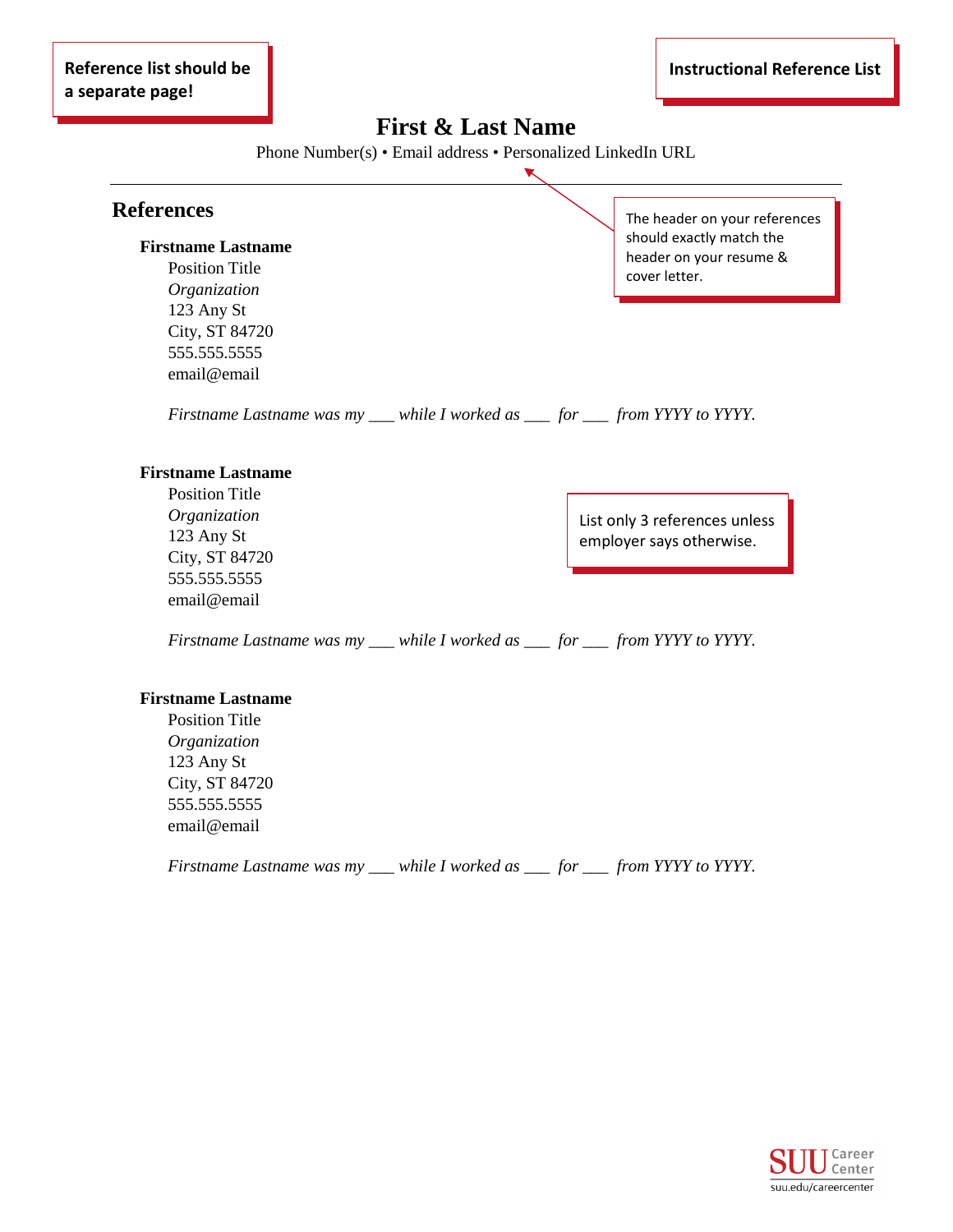# **John Doe**

Home: 435.555.2277 • Mobile: 435.555.2377 • johndoe@email.com • linkedin.com/in/samplename

## **References**

### **Thomas Smith**

Executive Manager *Optimum Care Insurance*  123 Midvalley St. Salt Lake City, UT 84044 888.555.9999 ocitsmith@email.com

*Thomas Smith is my executive manager in my current position as Claims Analyst I for Optimum Care Insurance from January 2019 to Present.* 

## **Jocelyn Miller**

Provider Relations Supervisor *Nightingale Health System*  555 East Frontage St. Salt Lake City, UT 84046 888.555.9999 j.miller@email.com

*Jocelyn Miller was my direct supervisor while I worked as an intern for Nightingale Health System from 2017 to 2018.* 

## **Dr. Erick Whittaker**

Business Administration Professor *Southern Utah University*  351 West University Blvd. Cedar City, UT 84720 888.555.9999 erickwhittaker@email.com

*Dr. Erick Whittaker is my Business Administration Professor at Southern Utah University from Spring 2018 to Present.*

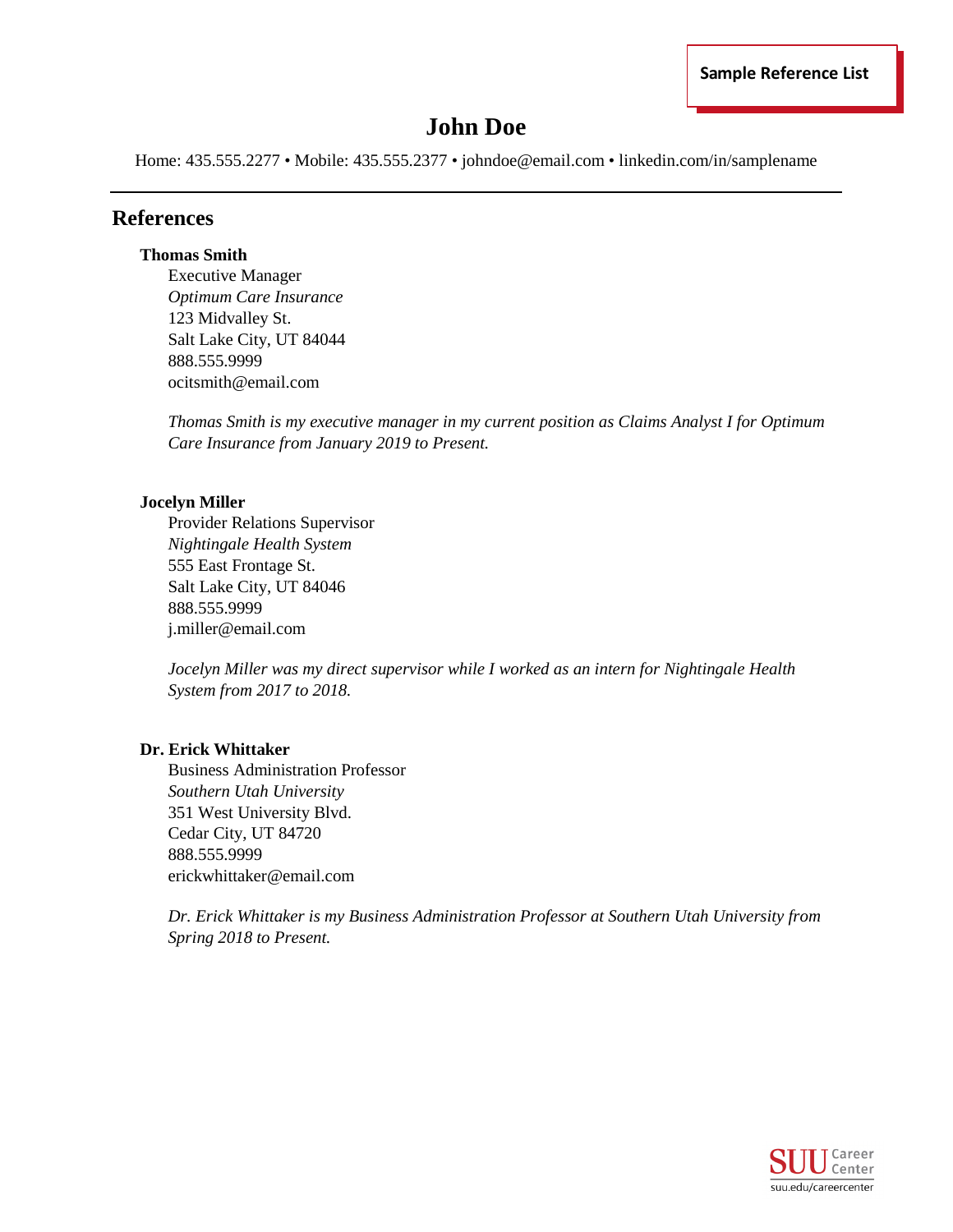## **First & Last Name**

Phone Number(s) • Email address • Personalized LinkedIn URL



First paragraph: Explain why you are writing. State the exact position you are applying for and how you found out about it. Find company-specific information and relate it to your interests.

Second paragraph: Explain the reasons why you are a unique and strong candidate for the position. Use the qualifications and duties sections of the job ad as your guide to target your information. Remember, the employer will look at your resume next, so do not just repeat what they will see in your resume. Keep this section concise (same for the entire letter—do not exceed one page total) while highlighting your skills, experiences, characteristics, and/or accomplishments which make you a great candidate for the job.

Last paragraph: Ask for an interview, say thank you, and let them know when you are available. For example: "Thank you for taking the time to consider my resume. I am readily available for an interview and look forward to hearing from you."

Sincerely,

**Signature**

Your Typed Name

We **strongly** recommend you hand-sign the letter. There are many ways to do this, including a.) using an ink pen, b.) drawing on a digital device, c.) scanning an ink signature, d.) taking a photo of an ink signature, and e.) e-signature apps.



**Extra Cover Letter Help!** Scan here or visit: https://www.suu.edu/careercenter/cover-letter.html